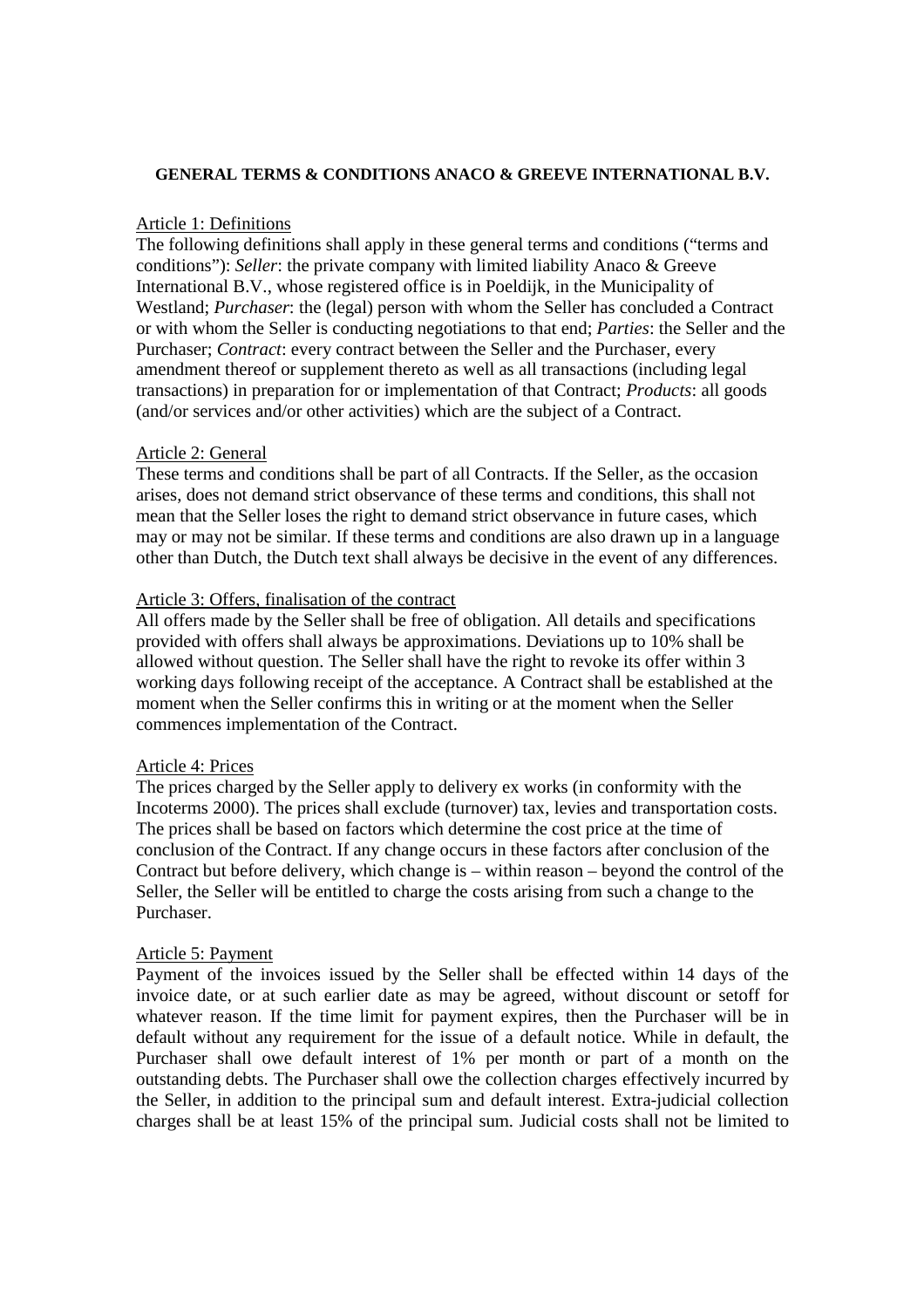such procedural costs as are ordered to be settled, but shall be owed by the Purchaser in their entirety if the latter is found to be (substantially) in the wrong. In response to a request to that effect from the Seller, which may be made either prior to or during implementation of the Contract, the Purchaser shall make a full or partial payment to account or else lodge security for fulfilment of the Purchaser's payment obligations.

### Article 6: Residue standards, delivery date, delivery and risk

Products sold by the Seller shall always satisfy the EU residue standards applicable to vegetables and fruit as in force as of 1 September 2008. The Seller shall not be held to observe any residue standards beyond such, barring other agreement(s) in writing. Delivery dates specified by the Seller shall always be approximations and can never be regarded as firm dates. The Products supplied by the Seller shall be delivered ex works (in accordance with the Incoterms 2000). The risk shall pass to the Purchaser at the moment when the Seller makes the Products available to the Purchaser. The risk of storage, loading, transportation and unloading shall always be borne by the Seller. The Seller shall be under no obligation to insure the Products sold for the duration of transportation. The Seller shall be entitled, but never obliged, to deliver the Products sold in batches, and to invoice each batch separately. The Purchaser shall be obliged to accept delivery of the Products bought within 24 hours after they are made available. If the Purchaser fails to accept delivery of the Products, or to do so in time, it shall be in default without requirement for the issue of any default notice. In such cases, the Seller shall be entitled to store the Products at the Purchaser's risk and expense or to sell them to a third party. The Purchaser shall continue to be liable for payment of the purchase price, increased by interest and costs, and – where applicable - reduced by the net proceeds of the sale to that third party.

#### Article 7: Retention of title

The Seller shall retain ownership of all the Products delivered until the purchase price for these Products has been paid in full. This retention of title shall also apply to all other claims specified in Article 3:92(2) of the Netherlands Civil Code which the Seller has or may acquire against the Purchaser. Until such time as ownership of the Products is transferred to the Purchaser, the Purchaser shall not be permitted to pledge the Products or grant a third party any right thereto. The Purchaser is, however, permitted to sell and transfer Products, which have been delivered and are still subject to the retention of title, to third parties in the context of its normal commercial operations. If the Purchaser fails to fulfil its obligations vis-à-vis the Seller, or if the Seller has good reason to fear that the Purchaser will do so, the Seller shall be entitled to take back the Products delivered subject to retention of title. The Purchaser shall cooperate fully in this respect. Once the Products have been taken back, the Purchaser shall be credited for their market value, which shall under no circumstance exceed the original purchase price, reduced by the costs incurred for taking them back. If the law of the country of destination for the Products which have been sold contains any more extensive provisions for retention of title than those specified above, then those more extensive provisions shall be deemed to have been stipulated as between the Parties, for the Seller's benefit, provided that if it is impossible to establish objectively which of the more extensive provisions should apply, then the provisions mentioned above shall continue to apply.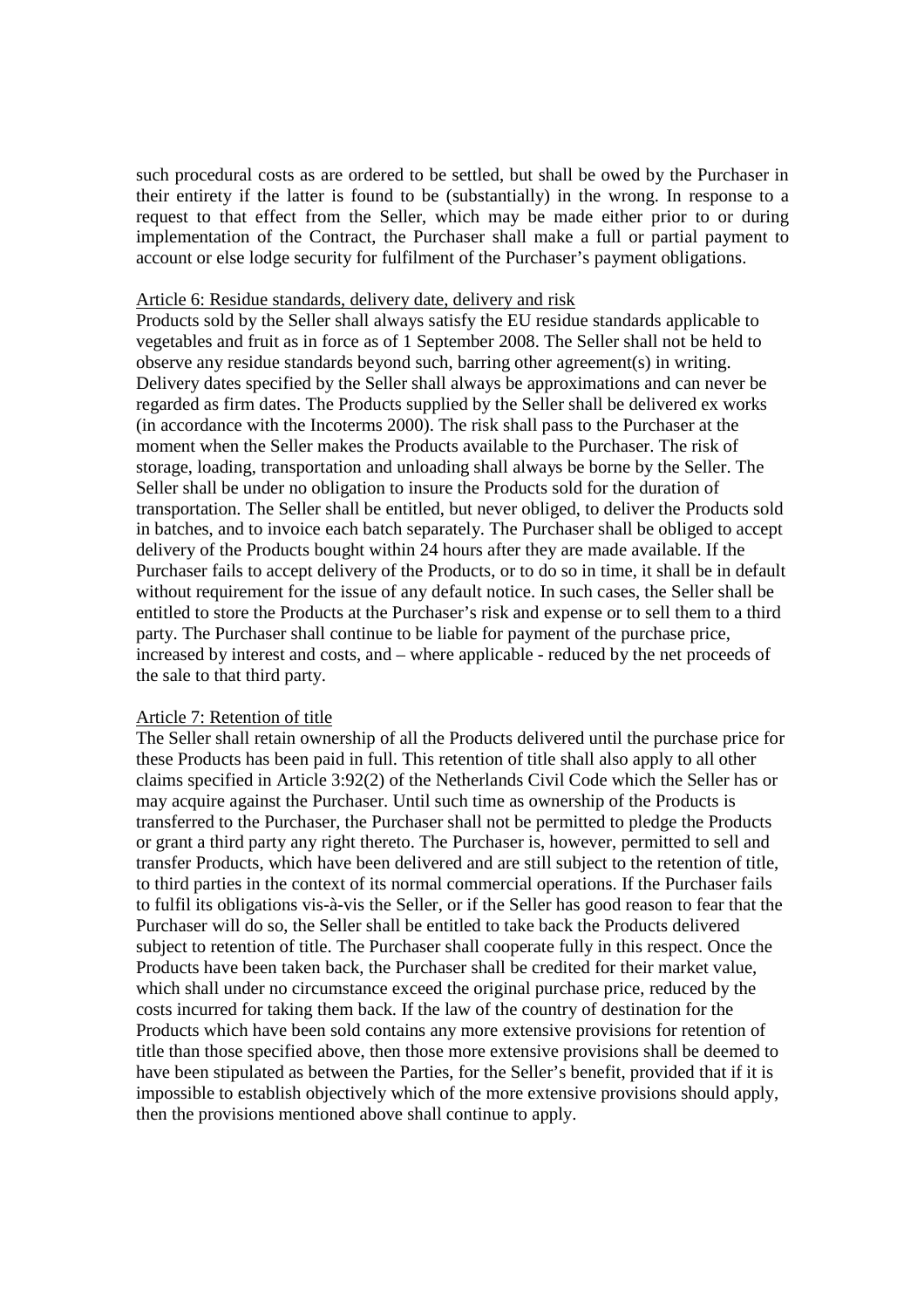### Article 8: Force majeure

In the context of these terms and conditions, force majeure ("non-attributable nonperformance") shall be understood to mean: any circumstance not subjectively attributable to the fault of the Seller, the result of which is that the Seller is unable to fulfil its obligations vis-à-vis the Purchaser, either wholly or in part, or because of which the Purchaser can no longer reasonably demand that the Seller comply with the Contract, including - but expressly not restricted to - full or partial crop failure and abnormal weather conditions. If a situation of force majeure should occur, the Seller will be entitled to suspend implementation of the Contract. If the period of force majeure should exceed two months, either of the parties shall be entitled to dissolve the Contract, either wholly or in part, without being held liable for any compensation.

## Article 9: Inspection and complaints

The Purchaser shall be obliged to undertake a careful inspection of the Products (or have such an inspection carried out) as soon as they have arrived at their destination or, if this is earlier, as soon as the Products have been received by the Purchaser or by a third party acting on its instructions. Any complaints should be reported in writing to the Seller within 6 hours of arrival or receipt of the Products, whereby the reasons should be stated. Any complaints submitted after this deadline shall not be accepted and the Purchaser shall be unable to make any claims on that occasion. No complaints shall be permitted with regard to small deviations – or deviations customary in the trade and the sector - in quality, size, weight, colour, quantity and suchlike. The Purchaser shall render all cooperation required for the investigation of the complaint. If the Purchaser fails to cooperate, or if investigation proves to be impossible or no longer possible for any other reason, the complaint shall not be accepted and the Purchaser shall be unable to make any claims on that occasion. The Purchaser shall be obliged to ensure the preservation of the goods at all times as a prudent debtor. The Purchaser shall not be free to return the Products until the Seller has approved of this in writing. If the Seller stores the returned Products or looks after these Products in any other way, this shall be done at the Purchaser's risk and expense. These measures shall never be interpreted as amounting to an approval or acceptance of the return. Any legal action should be instituted – on penalty of cancellation - no later than one year after the timely submission of the complaint.

# Article 10: Liability and indemnification

Except where this is opposed by mandatory legislative provisions and excluding intent or gross negligence on the part of the Seller or its executive staff, the following arrangements shall apply to the Seller's liability for damage sustained by the Purchaser or by third parties. Except for cases where a higher amount is paid out under its third-party liability insurance, the Seller's liability shall be restricted to damage that was foreseeable as a possible consequence of the acts or omissions making compensation obligatory, up to a maximum of the net invoice value of the supply/activity resulting in the claim of the Purchaser and/or third parties. The Seller will never be obliged to pay compensation for any damage, other than damage occasioned to individuals and to property. Without prejudice to the aforementioned provisions, the Seller's liability in respect of Products it obtained from third parties shall not exceed the liability of these third parties vis-à-vis the